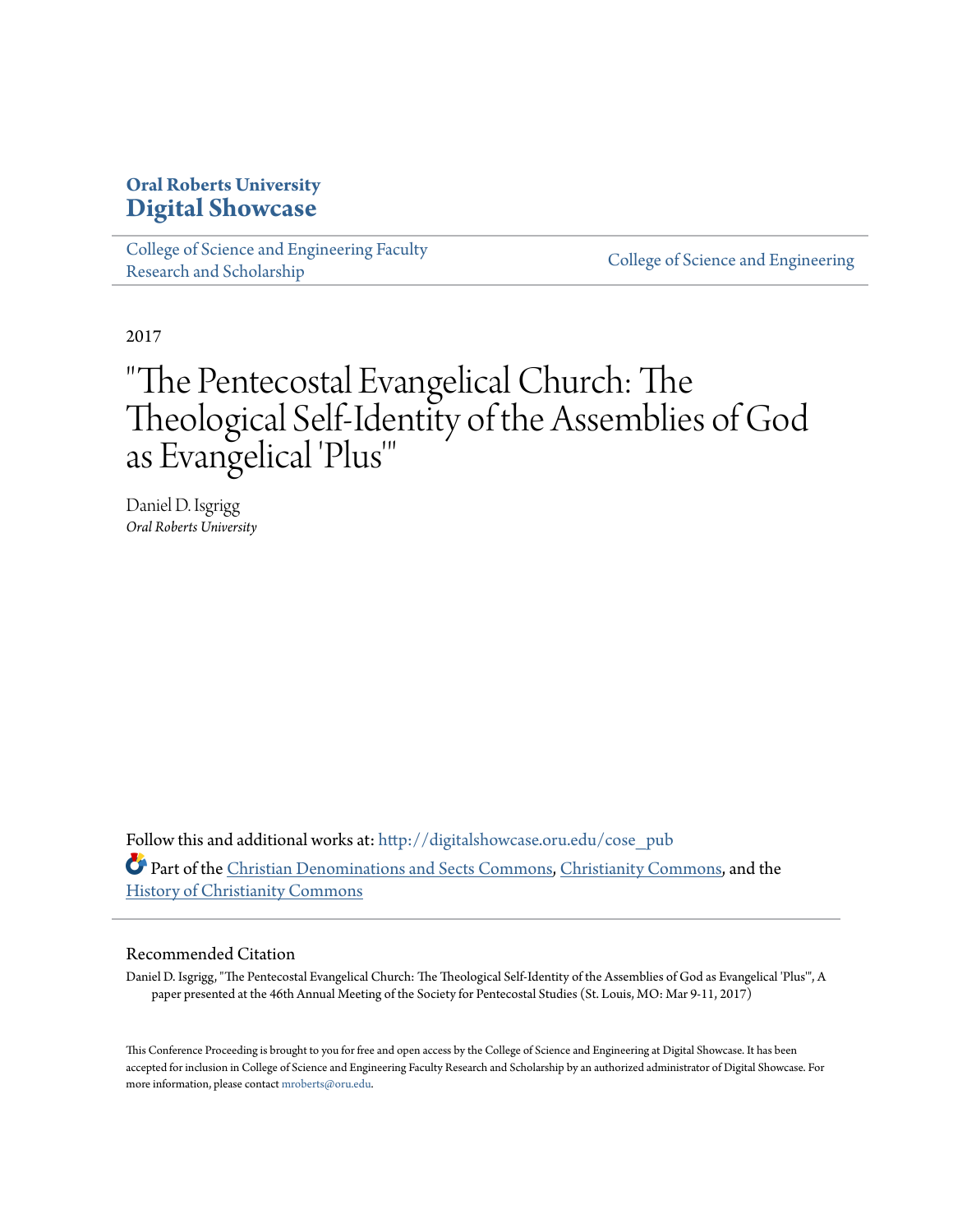## **THE PENTECOSTAL EVANGELICAL CHURCH: THE THEOLOGICAL SELF-IDENTITY OF THE ASSEMBLIES OF GOD AS EVANGELICAL "PLUS"**

### **History Interest Group**

## **Daniel D. Isgrigg Bangor University**

#### **Presented at the 46th Meeting of the Society for Pentecostal Studies**

#### **INTRODUCTION**

 $\overline{a}$ 

Are Pentecostals simply evangelicals who have had the Pentecostal experience?<sup>1</sup> In

recent years, this topic has found its way into the conversation about Pentecostal theology,

especially on the academic level.<sup>2</sup> As Pentecostal scholarship matures, many scholars are

interested in not only doing theology as Pentecostals,<sup>3</sup> but they are also working toward building

a Pentecostal theology reflective of the movement's true theological identity rather than simply

evangelical or Fundamentalist theology plus a doctrine of the Spirit.<sup>4</sup>

 $3$  John Christopher Thomas, 'Pentecostal Theology in the Twenty-First Century' Pneuma 20.1, (Spring 1998) pp. 3-19.

<sup>&</sup>lt;sup>1</sup> For the purpose of this piece, we will work with some very general definitions. 'Evangelical' refers to the association of Protestants who placed an importance on conversion, the Bible, the cross and missionary activity that was influenced by Holiness theology. Fundamentalism is the intellectual and doctrinal movement predominantly from Reformed traditions that focused on Biblicism, conversionism, and millenarianism. See David W. Bebbington, *The Dominance of Evangelicalism: the age of Spurgeon and Moody*, (Downers Grove, IL: Intervarsity Press, 2005), p. 23; Ernest R. Sandeen, *The Roots of Fundamentalism: British and American Millenarianism 1800-1930*, (Chicago, IL: University of Chicago Press, 1970).

<sup>2</sup> Larry Sterling, Jr. 'Are Pentecostals Evangelicals?' A paper presented at the 2011 meeting of the Society for Pentecostal Studies (March 2011); Kenneth Archer, 'The Making of an Academic Pentecostal Theological Tradition: The Cleveland School'. A paper presented at Society of Pentecostal Studies, (March 2016).

<sup>4</sup> Much of the debate about the theological identity of Pentecostalism begins with locating the antecedents that birthed the movement. Donald Dayton's research locates the movement within Wesleyan holiness tradition. Another approach by Edith Blumhofer, believes that many of the doctrinal characteristics of dispensational premillennialism, subsequence, and healing were all characteristic of late nineteenth century evangelicalism, particularly the non-Wesleyan streams. See Donald Dayton, *Theological Roots of Pentecostalism,* (Peabody, MA: Hendrickson Publishers, 1987). Edith L. Waldvogel, 'The 'Overcoming' Life: A Study in the Reformed Evangelical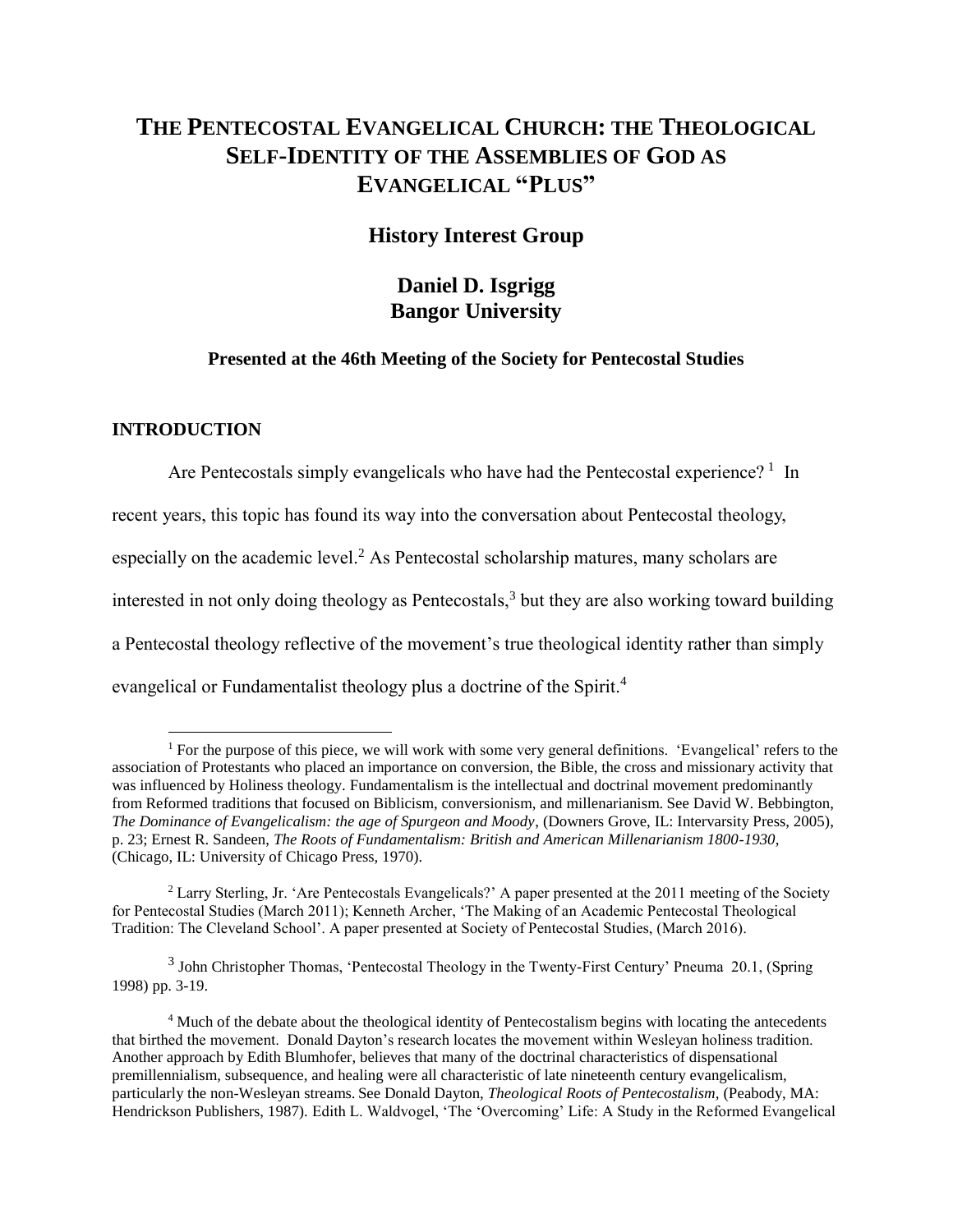As Walter Hollenweger has argued, the heart of Pentecostal theology is best characterized by the literature of the first ten years of the movement.<sup>5</sup> In light of this, a survey of the Assemblies of God periodical literature of the first decade and a half (1914-1927) will reveal the degree to which evangelical identity was important to the AG's Pentecostal identity.<sup>6</sup>

#### **EVANGELICAL 'PLUS'**

 $\overline{a}$ 

In the early days, the impetus for evangelical identification was primarily a result of AG leaders who kept a close eye on the modernist controversy.<sup>7</sup> When E.N. Bell was asked in 1919 where AG churches stood on modernist issues, he argued that all Assemblies are 'opposed to all radical Higher Criticism of the Bible and against all modernism or infidelity in the church ... They believe in all the real Bible truths held by all real Evangelical churches'.<sup>8</sup> In Bell's mind, AG churches were 'real' evangelical churches because they opposed modernism. Stanley Frodsham believed the Pentecostal movement was a vehicle where by evangelicals of all denominational varieties could be unified around a core of fundamental truths. <sup>9</sup> The *Pentecostal*

<sup>8</sup> E. N. Bell, 'Q&A' CE (Dec 27, 1919), p. 5.

<sup>9</sup> Frodsham says, 'What a glorious fellowship I came into. I found Episcopalians, Baptist, Methodist, Presbyterians, people from people from undenominational missions, holiness people, and Christian and Missionary

Contribution to Pentecostalism', Pneuma 1.1 (Spring 1979), pp. 7-19. Donald W. Dayton 'Pentecostal Studies' *From The Margins: A celebration of the Theological Work of Donald W. Dayton* Christian T. Collins Winn (ed.) PTMS 75 (Eugene, OR: Pickwick Publishing, 2007), pp. 156-57; Edith Blumhofer, *Restoring the Faith* (Urbana, IL: University of Illinois Press, 1993).

<sup>5</sup> Walter Hollenweger, 'Pentecostals and the Charismatic Movement' in Cheslyn Jones Geoffrey Wainwright, and Edward Yarnold. *The Study of Spirituality.* (London, UK: SPCK, 1986), p. 551

<sup>&</sup>lt;sup>6</sup> The official organ for the Assemblies of God changed names several times in this period, but they are the same paper. For periodical citations, *Weekly Evangel* will be WE, *Christian Evangel* will be CE, and *Pentecostal Evangel* will be PE.

<sup>&</sup>lt;sup>7</sup> For example, in 1916, they were encouraged by the Presbyterian Church's commitment to 'get back to fundamentals' and support of the 'Fundamentals of the Faith.' A few years later, in 1919, the *Evangel* published the doctrinal statement from the World Conference on Christian Fundamentals that affirmed the doctrines of inerrancy, the Trinity, virgin birth, sin, substitutionary atonement, premillennial return of Christ and bodily resurrection. The WCCF was the conference from which the adherents became known as 'fundamentalists'. See 'Back to Fundamentals' WE (Sept 23, 1916), p. 7; 'Doctrinal Statement' CE (June 28, 1919), p. 8.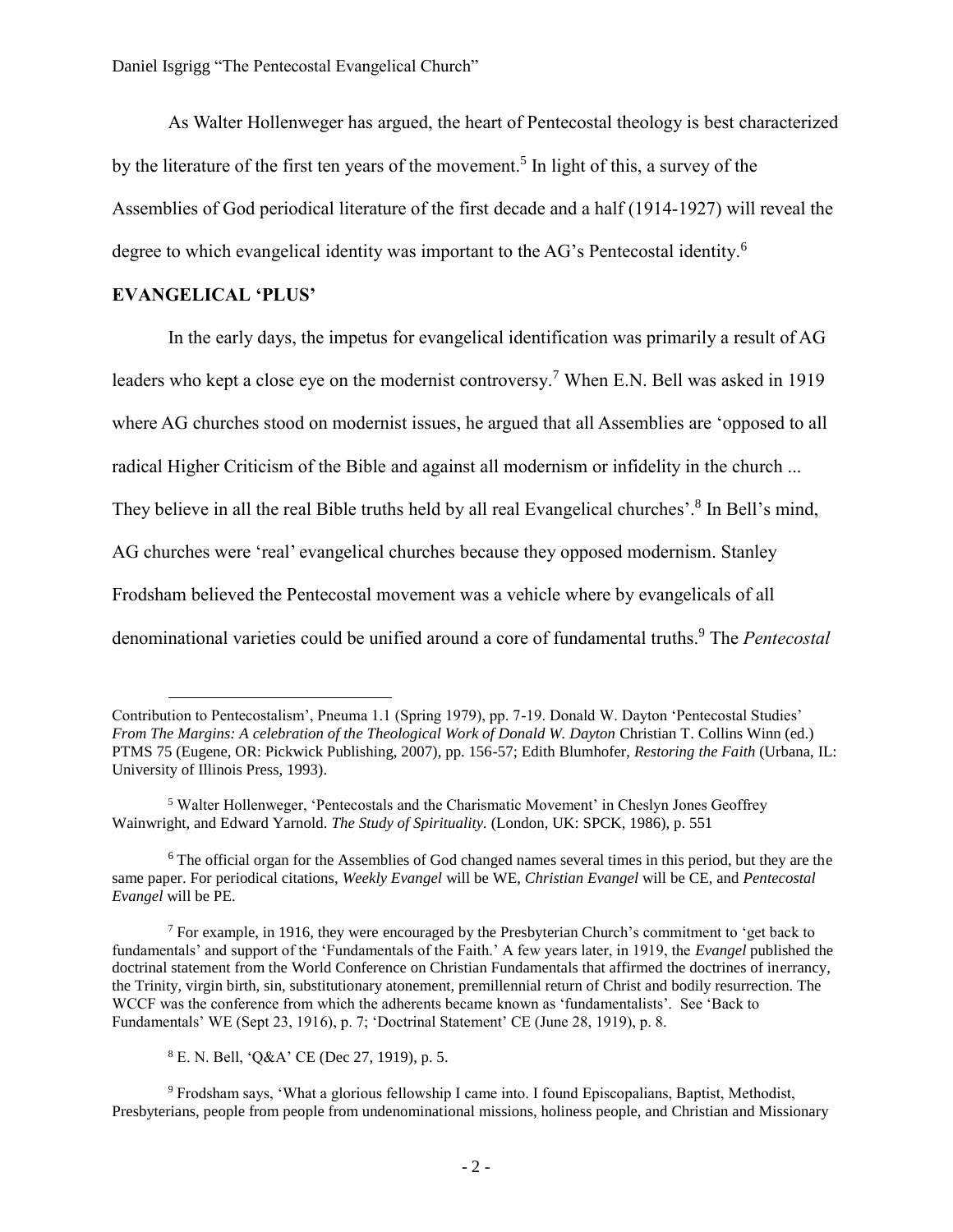*Evangel* even periodically described itself as an 'Evangelical, Pentecostal, and Missionary' publication.<sup>10</sup>

Despite the growing number of evangelical critiques, AG leaders answered their critiques by showing that the Pentecostal experience was biblical and not outside the bounds of the fundamentals of the faith.<sup>11</sup> In 1922, R. E. McAlister described the Pentecostal movement as 'scriptural, dispensational, evangelical, missionary, aggressive, spiritual, pre-millennial, safe and sane'.<sup>12</sup> The AG believed they shared an evangelical identity because of their mutual rejection of modernism, their affirmation of basic evangelical doctrine, and commitment to biblical Christian living. McAlister explains, 'Where we differ from evangelical churches in the present day is in the belief that Pentecost can be repeated'.<sup>13</sup>

#### **FUNDAMENTALIST 'PLUS'<sup>14</sup>**

 $\overline{a}$ 

Concurrent with first decade of the fellowship, evangelicalism was gradually morphing

into Fundamentalism and the AG naturally shifted their language to adopt the label. It wasn't that

 $11$  For example, Stanley Frodsham seeks to answer the critiques of R.A. Torrey, whom he considers 'friends' and whom he holds in 'high esteem' as a teacher of the fundamentals of the faith. Stanley Frodsham, 'Why We Know the Present Pentecostal Movement Is Of God' CE (Aug 9, 1919), p. 4-5.

 $12$  R. E. McAlister, 'The Pentecostal Movement', (May 13, 1922), p. 5.

Alliance people by the hundreds had alike received this same baptism in the Spirit, and when we compared notes we found that we all believed the same thing. To a man we stood for the infallibility and verbal inspiration of the Bible. We all believed in the virgin birth, the resurrection and miracles of our Lord that are being denied on every hand by modern churches. We all made much of the atoning blood of Christ that cleanseth from all sin. We are all looking for the near and premillennial coming of the Lord Jesus Christ'. Stanley Frodsham, 'We Know The Pentecostal Movement is of God', CE (Aug 9, 1919), pp. 4-5.

<sup>&</sup>lt;sup>10</sup> This label was used in several editions in 1917. WE (Nov 10, 1917), p. 9; WE (Nov 17, 1917), p. 8. The label of 'Evangelical and Missionary Paper' reappeared in 1926 but omitted 'Pentecostal' and disappeared again in 1928. PE (May 5, 1926), p. 3; PE (Mar 24, 1928), p. 5.

<sup>13</sup> McAlister, 'The Pentecostal Movement', p. 5.

<sup>&</sup>lt;sup>14</sup> I am indebted to Zachary Tacket's research on the occurrences of the fundamentalist label in the periodical literature. Although many of the quotes I also found during in my own research, he was able to document these occurrences with similar conclusions. See, Zachary M. Tackett, 'More than Fundamentalists: Fundamentalist Influences within the Assemblies of God, 1914-1942'. Paper presented at the 26<sup>th</sup> Annual Meeting of the Society For Pentecostal Studies (Mar 13-15, 1997); Zachary Tackett 'The Embourgeoisement of the Assemblies of God: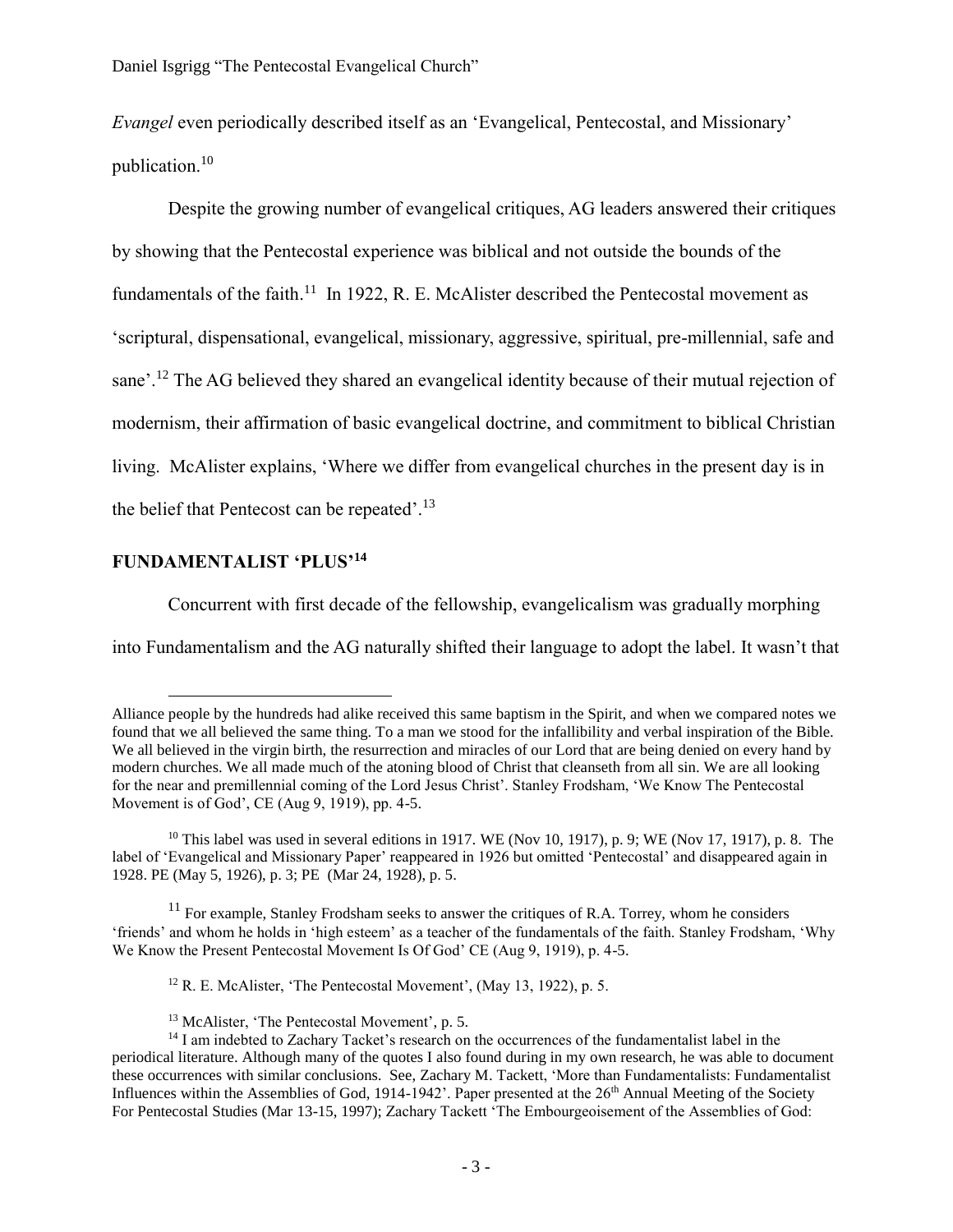the AG adopted fundamentalism as something foreign to their early character, it was just a further identification with their doctrinal identity.<sup>15</sup> Russell Spittler notes that even though they were often adversaries, their approaches to the Bible, commitment to doctrine and opposition to modernism were virtually identical. He therefore concludes, 'Pentecostals … decidedly think and act like fundamentalists. Pentecostals are fundamentalistic, even if they were not classical fundamentalists.' 16

The first recorded mention of the Fundamentalist label used to describe the AG came during a 1924 General Presbyters meeting in which Asst. General Superintendent David McDowell boldly proclaimed that Pentecostals were Fundamentalists. This label resonated so deeply with Stanley Frodsham that he published McDowell's comments in the *Evangel*. 17 McDowell testified, '"Praise God that I am a Fundamentalist, and that I am a Pentecostal Fundamentalist" to which Frodsham adds, 'that is what we all are.'<sup>18</sup> Frodsham further used the label to appeal to *Evangel* readers for support for the paper, which stands 'one hundred percent towards "Pentecostal Fundamentalism"'.<sup>19</sup> McDowell's label 'Fundamentalist Plus' grew in usage over the next few years, being expressed through several other important leaders. In 1925,

<sup>17</sup> Stanley Frodsham, 'Fundamentalist Plus' PE (July 12, 1924), p. 4.

 $\overline{a}$ 

Changing Perspectives on Scripture, Millennialism, and the Roles of Women'. Unpublished PhD thesis, (Southern Baptist Theological Seminary, May 1998), pp. 137-50; See also D. William Faupel, 'Whither Pentecostalsim?' Pneuma, 15.1 (Spring 1993), pp. 22-25.

<sup>&</sup>lt;sup>15</sup> Blumhofer says, 'The question of whether they were fundamentalist did not preoccupy early Assemblies of God leaders; they simply assumed they were.' Blumhofer, *Restoring the Faith,* p. 159.

<sup>16</sup> Spittler, 'Are Pentecostals and Charismatics Fundamentalists', p. 114.

<sup>&</sup>lt;sup>18</sup> Stanley Frodsham, 'Letter to readers' (Mar 29, 1924), included in PE (April 5, 1924), p. 15.

<sup>19</sup> Frodsham, 'Letter to readers' (Mar 29, 1924), p. 15. Frodsham boasted that 50,000 copies of the Evangel were sent out every week, which amounted to 41,600,000 'pages of Pentecostal Fundamentalist literature yearly'.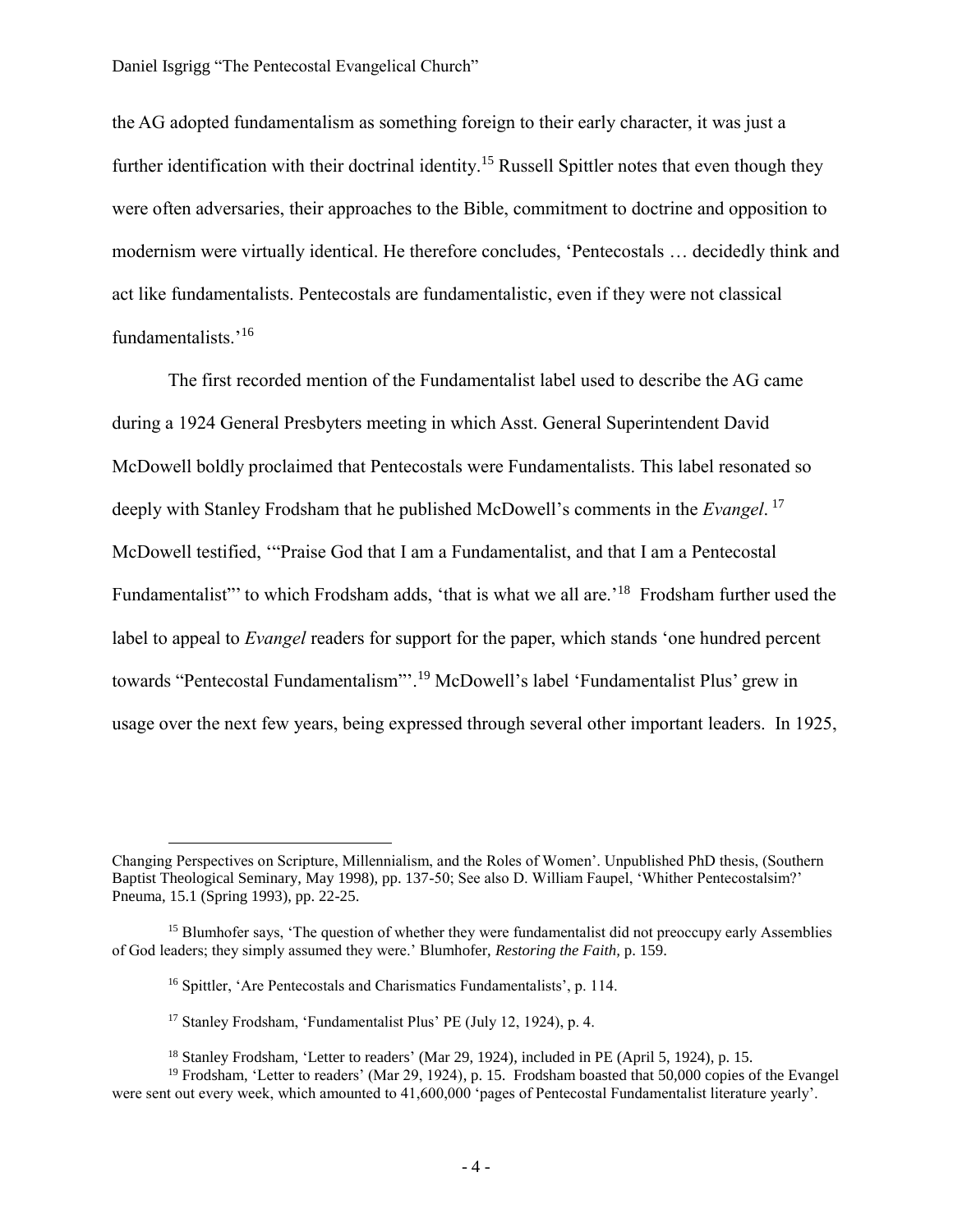J. R. Flower addressed the students at Central Bible College on the present state of

Pentecostalism. He commented,

 $\overline{a}$ 

At this present time we have Modernism on the one hand and Fundamentalism on the other …We can say like Paul, 'I am a Fundamentalist of the Fundamentalists, of the strictest sect of the Fundamentalists am I one. But that is not enough…We are Fundamentalists, but we are more than that. $20$ 

Similarly, in 1927 the *Evangel* advertised a correspondence course on Pentecostal doctrine by D.W. Kerr called 'Fundamentals of the Faith 'Plus'".<sup>21</sup> Kerr remarks, 'We, as a General Council, are Fundamentalists, but Fundamentalists "plus," in that, while we stand with all true believers for the "faith once delivered to the saints," we believe that this faith also includes ... the Baptism of the Holy Spirit with signs following'.<sup>22</sup> In the minds of these leaders, Fundamentalism fit perfectly within the core message of early Pentecostals because of its commitment to the belief in pre-millennial eschatology, the authority of Scripture, deity of Christ, bodily resurrection and vicarious atonement.<sup>23</sup>

Although AG claimed the Fundamentalists, in 1928 the Fundamentalists declared Pentecostalism to be a 'menace' to the church because of their view of tongues and healing. <sup>24</sup> Frodsham lamented the decision to 'disfellowship' Pentecostals, but vowed to continue to love the Fundamentalists.<sup>25</sup> They were convinced that they could win over their critics by

 $20$  J. R. Flower, 'The Present Position of Pentecost'. PE, (June 13, 1925), p. 8.

<sup>&</sup>lt;sup>21</sup> 'Bible Study Course by Correspondence'. PE (Feb 12, 1927), p. 15

<sup>&</sup>lt;sup>22</sup> D.W. Kerr, 'Fundamentals of the Faith 'Plus,' CBI Correspondence Course 8, (Springfield, MO, 1926). <sup>23</sup> Menzies, *Anointed to Serve*, p. 27. See also William Menzies, "Non-Wesleyan Pentecostalism: A Tradition; The Influence of Fundamentalism' *AJPS* 14:2 (2011), pp. 199-211.

<sup>24</sup> S.H. Frodsham, 'Disfellowshipped' *PE*, (Aug 18, 1928), p. 7. For a thorough history of the relationship between Pentecostalism and Fundamentalism see Gerald W. King, *Disfellowshipped: Pentecostal responses to fundamentalism in the United States 1906-1943.* PTMS 164, (Eugene OR: Pickwick Publishing, 2011).

<sup>25</sup> S.H. Frodsham, 'Disfellowshipped' *PE*, (Aug 18, 1928), p. 7.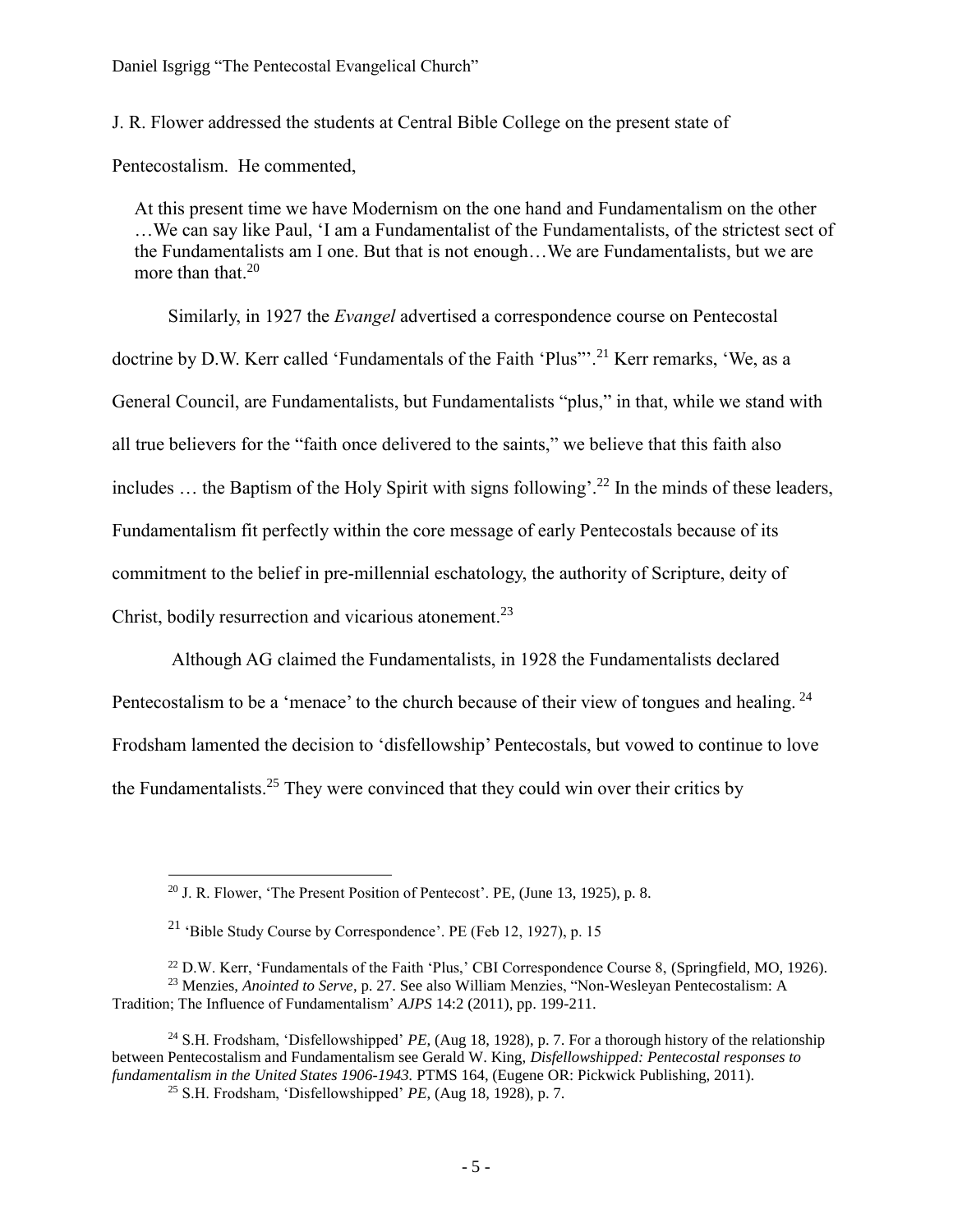demonstrating that they believed in the same fundamental truths as their critics.<sup>26</sup> M.M.

McGraw comments, 'Because a few Fundamentalists have declared the Pentecostal movement not of God, let us not worry … If there be any doubt about God's looking upon us as God-sent Fundamentalists, the way to get that doubt removed is to persist in preaching on sin being cleansed from the heart and life.<sup>27</sup> The real pain caused by the Fundamentalist rejection was not that they did not accept their identity as Pentecostals; it was that they were not willing to accept them as Fundamentalists.<sup>28</sup>

#### **THE PENTECOSTAL EVANGELICAL CHURCH**

The clearest move to identify the Assemblies of God with the evangelical movement came in the 1927 General Council when a committee presented a full constitution and revision the *Statement of Fundamental Truths* for consideration. <sup>29</sup> The biggest surprise contained in the committee's proposal was a proposed name change from The Assemblies of God to 'The Pentecostal Evangelical Church'.<sup>30</sup> J. Narver Gortner, the chairman of the committee who led the effort, argued that there had been 'wide spread dissatisfaction' with the name of the fellowship. He commented, 'When the Revision Committee was looking for a name, we wanted to find one

 $\overline{a}$ 

<sup>&</sup>lt;sup>26</sup> Frodsham comments, 'I do not know of a Pentecostal person anywhere who questions the inerrancy of the Scriptures, or one who doubts the virgin birth, the miracles, the physical resurrection, the Deity, or the efficacy of the blood atonement of our Lord Jesus Christ, nor one who has the slightest sympathy for the unproved theories of the evolutionists that are being propounded everywhere by the "learned ignoramuses" of the earth today.' Frodsham, Letter to readers Mar 29, 1924, included in PE (April 5, 1924), p. 15.

<sup>27</sup> 'Fundamentalism' *PE,* (Oct 27, 1928), pp. 3-5.

<sup>&</sup>lt;sup>28</sup> Eventually the hostility exhibited by Fundamentalists resulted in the Fundamentalist label falling out of use by AG leaders after 1928; instead they reverted to evangelical labels, especially leading up to the formation of the NAE.

 $^{29}$  Although the preamble of the AG constitution was adopted in 1914, the full constitution was not created until a committee was given the task at the 1925 General Council. The committee returned to the 1927 General Council with a full constitution and revision the *Statement of Fundamental Truths* for consideration.

<sup>30</sup> 'Final Report of Revision Committee on Essential Resolutions' GC Minutes, 1927; 'A Suggested Name Change' PE, (Oct 8, 1927), pp. 5-7.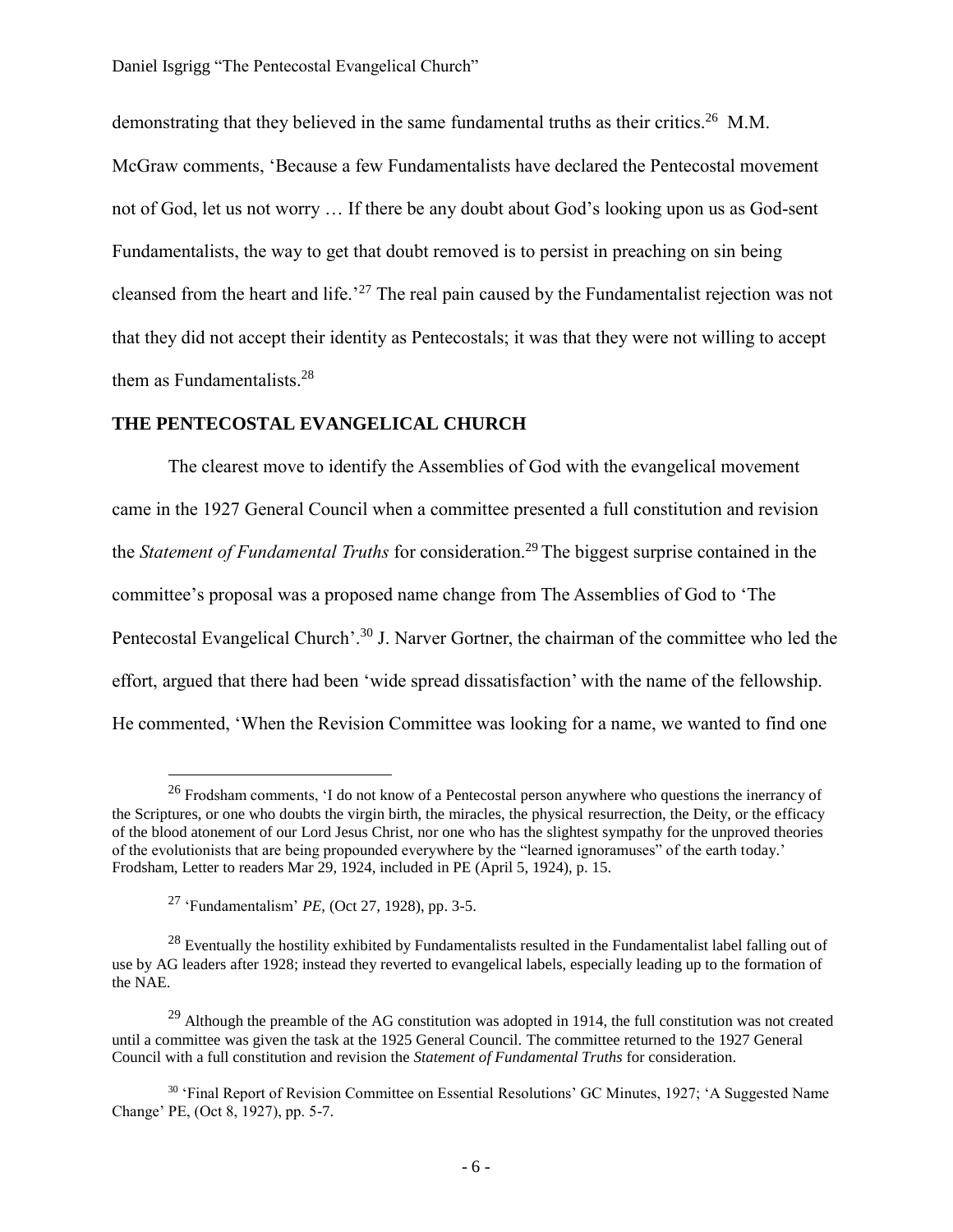that would indicate what we are, one in harmony with our real character. And we all agreed that we are Pentecostal people. Then we are evangelical too, we believe in evangelization'.<sup>31</sup> Many others from the council membership stepped up to add their support of the name as well. Noel Perkin recalls, 'The new name suggested was considered descriptive of what we are; namely, a Pentecostal church both evangelical in doctrine and evangelistic in spirit'.<sup>32</sup> Harold Moss commented, 'We as a people are evangelical, that is, we have a world-wide evangelical program…But that name is not sufficient as there are other evangelical churches, so we need another name to draw a clear line of demarcation—Pentecostal Evangelical Church.<sup>33</sup> Evangelical identity was so commonly accepted in those days that F.E. Shelby added, 'Whether we call ourselves 'Pentecostal Evangelical Church' or not, we are that any way.'<sup>34</sup> After much debate, the constitution was passed but the name change measure was tabled and was never revisited.<sup>35</sup> The proposed name change clearly reveals a high level of comfort with evangelical identity as the AG's 'real identity'.

#### **MORE THAN EVANGELICAL, BUT NOT LESS**

 $\overline{a}$ 

It is clear that the AG has historically identified with evangelicalism, but how important is that identity today? Margaret Poloma's recent study of identity among AG ministers

<sup>&</sup>lt;sup>31</sup> Members of the Committee included J. Narver Gortner, E. S. Williams, A. G. Ward, S. A. Jamieson, F. M. Boyd. 'A Suggested Name Change' PE (Oct 8, 1927), p. 6.

 $32$  Noel Perkin, 'I Remember' PE (Jan 19, 1964), p. 9.

<sup>33</sup> 'A Suggested Name Change' PE (Oct 8, 1927), p. 6.

<sup>34</sup> 'A Suggested Name Change' PE (Oct 8, 1927), p. 6.

<sup>&</sup>lt;sup>35</sup> T.K. Leonard argued in rebuttal that the name Assemblies of God was 'God's name' found in the Bible and was given through prayer and revelation. He concluded, 'God named us the Assemblies of God'. 'A Suggested Name Change' *PE*, (Oct 8, 1927), p. 6; Perkin, 'I Remember' PE (Jan 19, 1964), p. 9. However, J.R. Flower also later pointed out that the change proposed in 1927 would have involved a change in the original charter of the council that would have affected the assemblies who where incorporated in that name. It would have officially made the AG a denomination would result in the abandoning of the original principles of independent and associated churches and was 'repudiated' on such grounds. See *GC Minutes* (Aug 23-29, 1961), p. 29.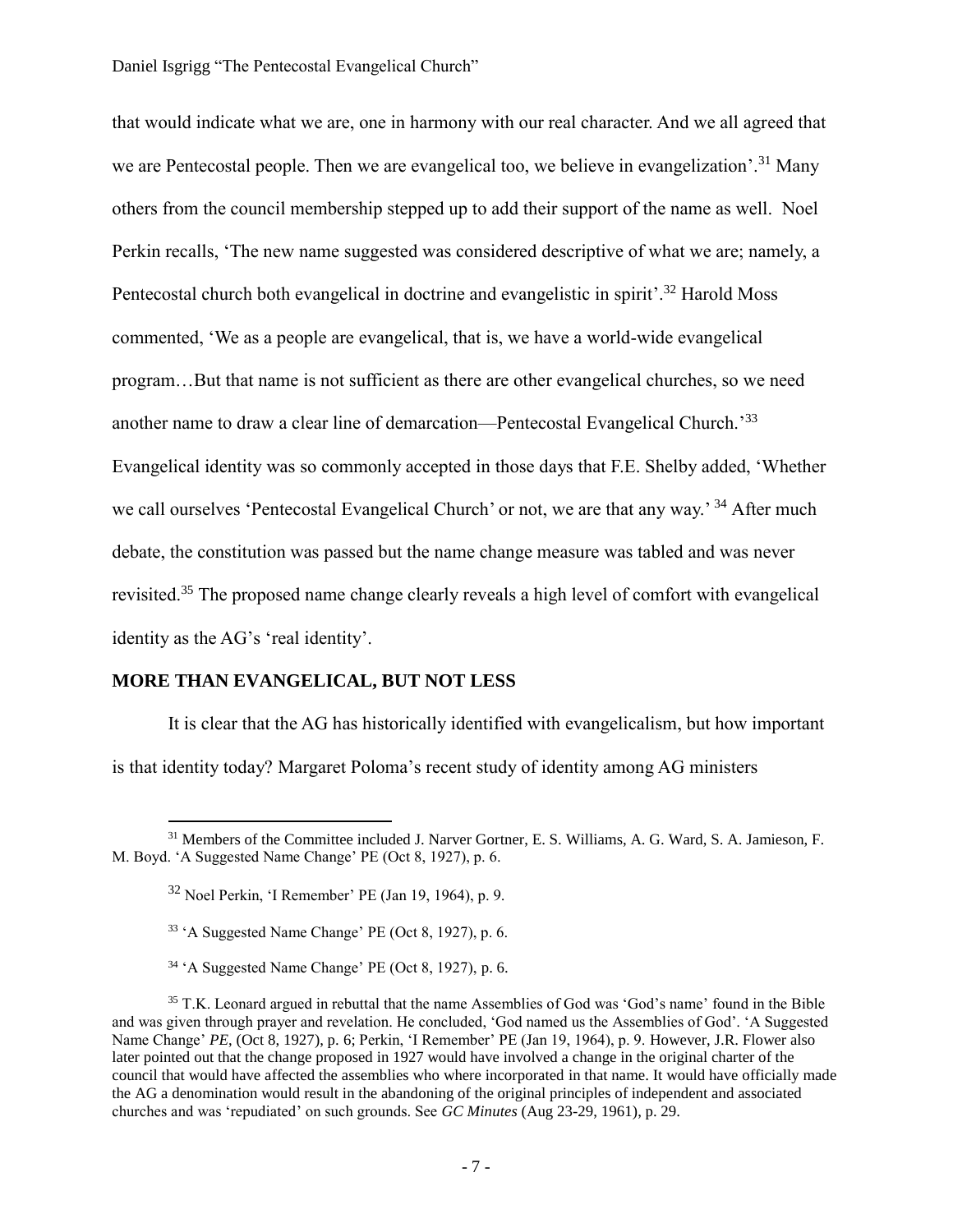demonstrates that the AG has consistently defined itself primarily as 'Evangelical Pentecostalism'.<sup>36</sup> In her survey, Poloma found that 'two-thirds of the pastors responding to the survey self-identified as being Evangelical'.<sup>37</sup> She also suggests that a greater identification within the AG with the label 'evangelical' has caused 'seeds of ambiguity' that is symptomatic of a loss of Pentecostal identity.<sup>38</sup> However, she also notes that that although AG ministers identified as evangelicals, that identity did not supersede their Pentecostal and AG identity.<sup>39</sup> I would argue that because the AG self-identifies as 'more than evangelical', her statistics simply are reflective of this integrated identity.

#### **DISFELLOWSHIPING EVANGELICALISM**

 $\overline{a}$ 

In the early twentieth century, evangelicals and Fundamentalists 'disfellowshipped' Pentecostals like an embarrassing relative from the larger evangelical family.<sup>40</sup> A century later, a number of Pentecostal scholars are returning the favor by attempting to distance themselves from an evangelical identity. Attempts to cast Pentecostal theology as evangelical theology 'plus' have been characterized as a 'selling of a birthright for evangelical respectability' and are considered 'destructive to Pentecostal identity and doctrine'.<sup>41</sup> The AG's quest to court

<sup>38</sup> Poloma, 'The Future of American Pentecostal Identity', p. 164.

<sup>&</sup>lt;sup>36</sup> Margaret Poloma, 'The Future of American Pentecostal Identity: The Assemblies of God at a Crossroad', in Michael Welker (ed.) *The Work of the Spirit,* (Grand Rapids, MI: William B. Eerdmans, 2006), p. 153.

<sup>37</sup> Poloma, 'The Future of American Pentecostal Identity', p. 160.

<sup>39</sup> Poloma, 'The Future of American Pentecostal Identity', p. 158. She notes that 85% of AG pastors said that an AG identity was very important or extremely important, 69% said the identity as 'evangelical' was very important or extremely important, and 88% said that the identity 'Pentecostal' was very important or extremely important.

<sup>40</sup> Cheryl Bridges Johns, *'*Partners in Scandal: Wesleyan and Pentecostal Scholarship' *Wesleyan Theological Journal* (Jan 1, 1999), pp. 7-23. Kenneth J. Archer, *A Pentecostal Hermeneutic: Spirit, Scripture and Community* (Cleveland, TN: CPT Press, 2009), p. 192.

<sup>41</sup> Cheryl Bridges Johns, 'The Adolescence of Pentecostalism: In search of a legitimate sectarian identity' Pneuma 17.1 (1995) pp. 3-17. See also Matthew K. Thompson, *Kingdom Come: Revisioning Pentecostal Eschatology* (JPTSup 37; Dorset, UK: Deo Publishing, 2010), p. 51.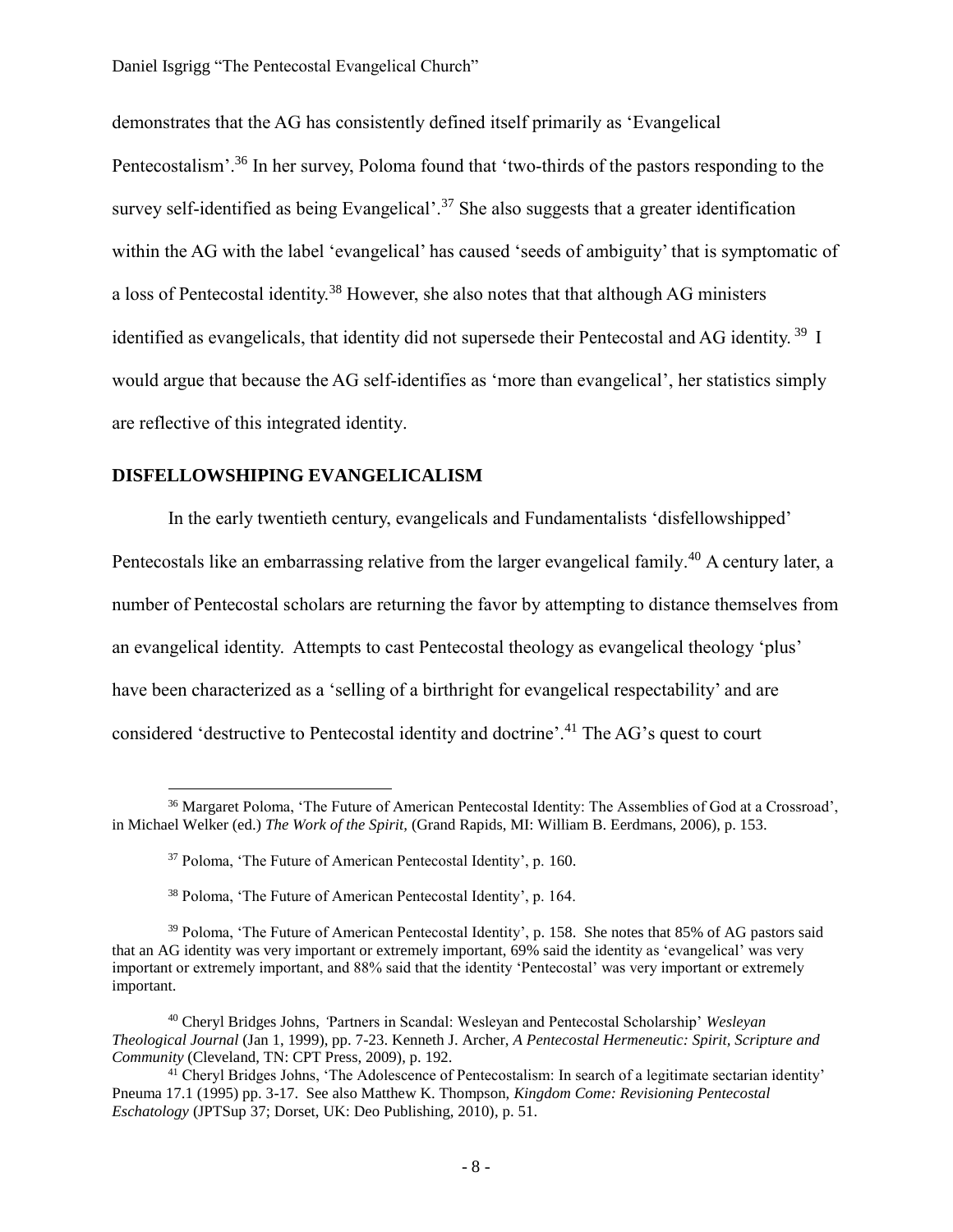evangelical acceptance is believed to have led to a 'colonization' of Pentecostal theology.<sup>42</sup> William Faupel is convinced that the Pentecostal movement is at a 'crossroads' where two competing visions are present. The first is to see the movement as a subgroup of evangelicalism, which he believes will only lead to the movement becoming 'rationalistic and stale'.<sup>43</sup> The alterative vision is to see the movement as distinct from evangelicalism, with its own mission, hermeneutic and theological agenda, because of its pneumatological orientation. Pentecostal scholars are now doing theology as Pentecostals and are offering constructive pneumatological contributions to the various disciplines within systematic theology.<sup>44</sup> Kenneth Archer believes that casting Pentecostal theology as evangelical theology 'plus' is no longer sufficient. He says, 'To subsume Pentecostalism into the category Evangelicalism is to exclude aspects of Pentecostalism that are essential to its identity and undermine its capability to present an authentic Pentecostal theology'.<sup>45</sup>

What Archer is advocating is not a Pentecostal theology that is more than evangelical; he believes that Pentecostalism should be (and was originally) distinct from evangelical theology. He believes that the differences are not primarily doctrinal; they are found in the manner and

 $\overline{a}$ 

<sup>42</sup> Douglas Jacobsen explains, 'Mainstream evangelicals and Pentecostals were not cultural equals in America, and in this unequal situation, Pentecostals (the culturally weaker partners) could not help but be, in a sense, colonized by the stronger. Mainstream evangelicals theological ideas, attitudes, and methods were soon being imported wholesale into the Pentecostal world, and a new evangelical paradigm of Pentecostal theology quickly began to replace the waning hegemony of Pentecostal scholasticism'. Douglas Jacobsen, 'Knowing the Doctrines of Pentecostals' *Pentecostal Currents in American Protestantism* ed. E. Blumhofer, R. Spittler, and G. Wacker (Urbana, IL: University of Illinois Press, 1999), p. 100.

<sup>43</sup> Faupel, 'Whither Pentecostalism', p. 27.

<sup>44</sup> Amos Yong, *Spirit Poured Out on All Flesh*; Frank Macchia, *Justified in the Spirit.* Steven J. Land, *Pentecostal Spirituality*; Simon Chan, *Pentecostal Ecclesiology* (JPTSup 38; Dorset, UK: Deo Publishing, 2011); John Christopher Thomas, *Toward a Pentecostal Ecclesiology* (Cleveland, TN: CPT Press, 2010). Thompson, *Kingdom Come;* McQueen, *Pentecostal Eschatology.*

<sup>45</sup> Kenneth Archer, 'A Pentecostal Way of Doing Theology' *International Journal of Systematic Theology,*  9.3 (2007), pp. 304-305.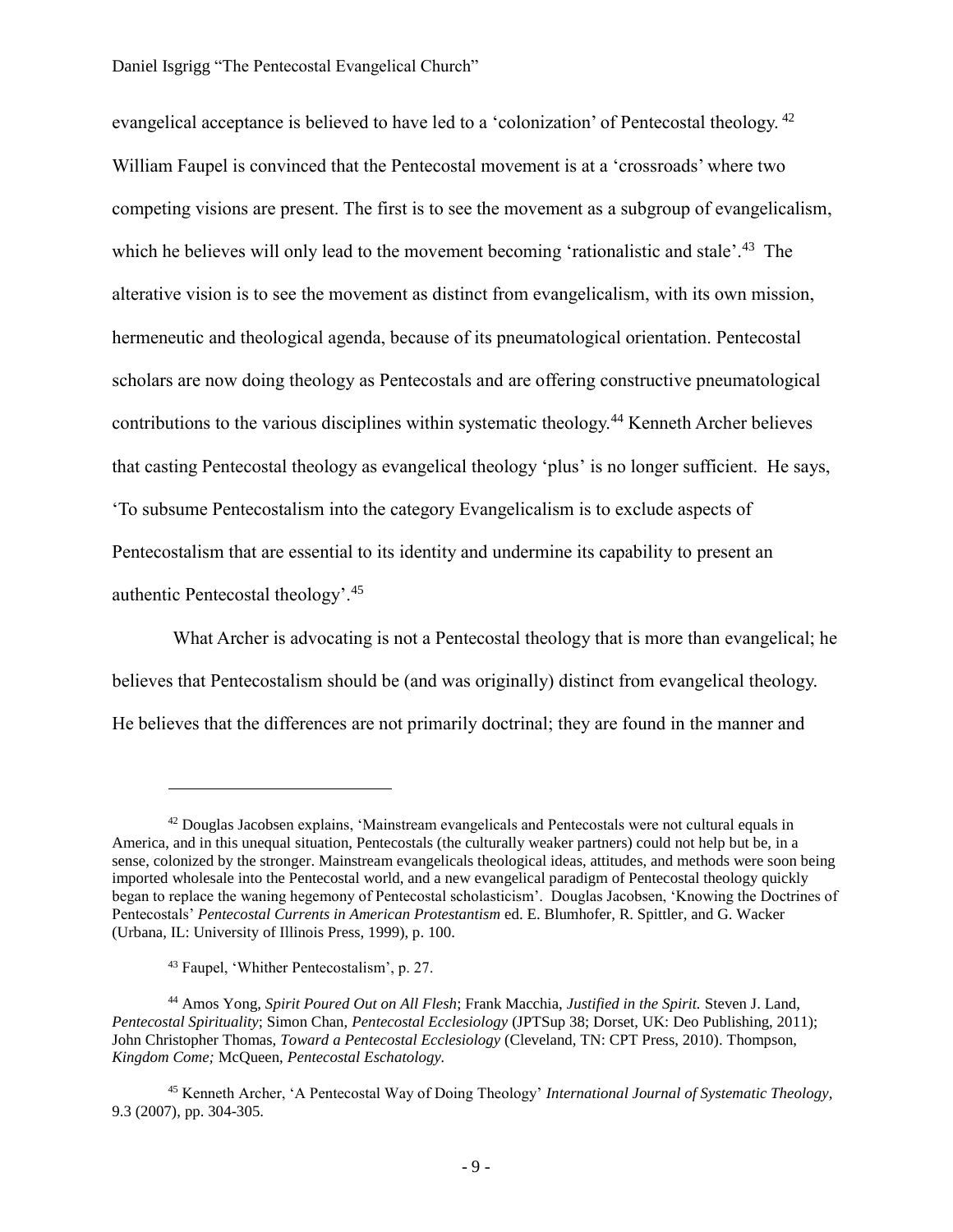method by which they do theology. <sup>46</sup> First, Pentecostals have a doxological approach to theology, which is reflected in the way that propositional theology is subordinated to experience, testimony, song and pneumatic expressions. <sup>47</sup> Secondly, Pentecostals don't just read the Scriptures; they experience the Scriptures through the Spirit. In contrast to traditional Protestant hermeneutics, particularly the hermeneutics of dispensationalism,<sup>48</sup> Pentecostals read the Word in conversation with the Spirit and the Community.<sup>49</sup> Finally, whereas evangelicals are grounded in a modernistic historical-critical methodology, Pentecostals utilize more post-modern and postcritical methods in their contextual and narrative readings of Scripture.<sup>50</sup> These differences in the manner and method, among other concerns, suggest that evangelical approaches are insufficient to develop a truly Pentecostal theology.<sup>51</sup> Archer therefore believes, 'Pentecostalism

 $\overline{a}$ 

<sup>49</sup> See Archer, *A Pentecostal Hermeneutic For the Twenty-First Century: Spirit, Scripture, and Community*; Yong, Amos. *Spirit-Word-Community*: *Theological Hermeneutics in Trinitarian Perspective.* (Aldershot, England: Ashgate, 2002).

<sup>50</sup> Archer, *A Pentecostal Hermeneutic* , pp. 172-211. See also Bradley Truman Noel. *Pentecostal and Postmodern Hermeneutics: Comparisons and Contemporary Impact*. (Eugene, OR: Wipf & Stock Pub, 2010).

<sup>51</sup> Other concerns for Pentecostals found in their critique of evangelical identity include the exclusion of women, reversal on passivism, and social quietism. See Tackett 'The Embourgeoisement of the Assemblies of God'; Paul Alexander *Peace To War: Shifting Allegiances in the Assemblies of God* (Telford, PA: Cascadia Publishing House, 2009); Murry Dempster, 'Eschatology, Spirit Baptism and Inclusiveness' *Perspectives in Pentecostals Eschatologies*, Peter Althouse and Robbie Waddell (eds.) (Eugene, OR: Pickwick Publishing, 2010), pp. 159-160.

<sup>46</sup> Archer, 'A Pentecostal Way of Doing Theology', pp. 301-314.

<sup>47</sup> Walter Hollenweger, 'The Pentecostal Elites and the Pentecostal Poor: A Missed Dialogue?' in Karla Poewe, ed., *Charismatic Christianity as a Global Culture* (Columbia, SC: University of South Carolina 1994), p. 201.

<sup>48</sup> In dispensationalism, the promises of the Old Testament apply only to Israel and not to the Church, including the latter rain outpouring of the Spirit. Whereas Pentecostals believed the Kingdom of God was present in the outpouring of the Spirit, dispensationalism relegated the Kingdom of God and its benefits entirely to the future. Peter Althouse, 'Left Behind-Fact or Fiction: Ecumenical Dilemmas of the Fundamentalist Millenarian Tensions in Pentecostalism', *JPT* 13.2 (2005), pp. 187-207; Althouse, *Spirit of the Last Days,* pp. 24-25; Sheppard, 'Pentecostals and the Hermeneutics of Dispensationalism'.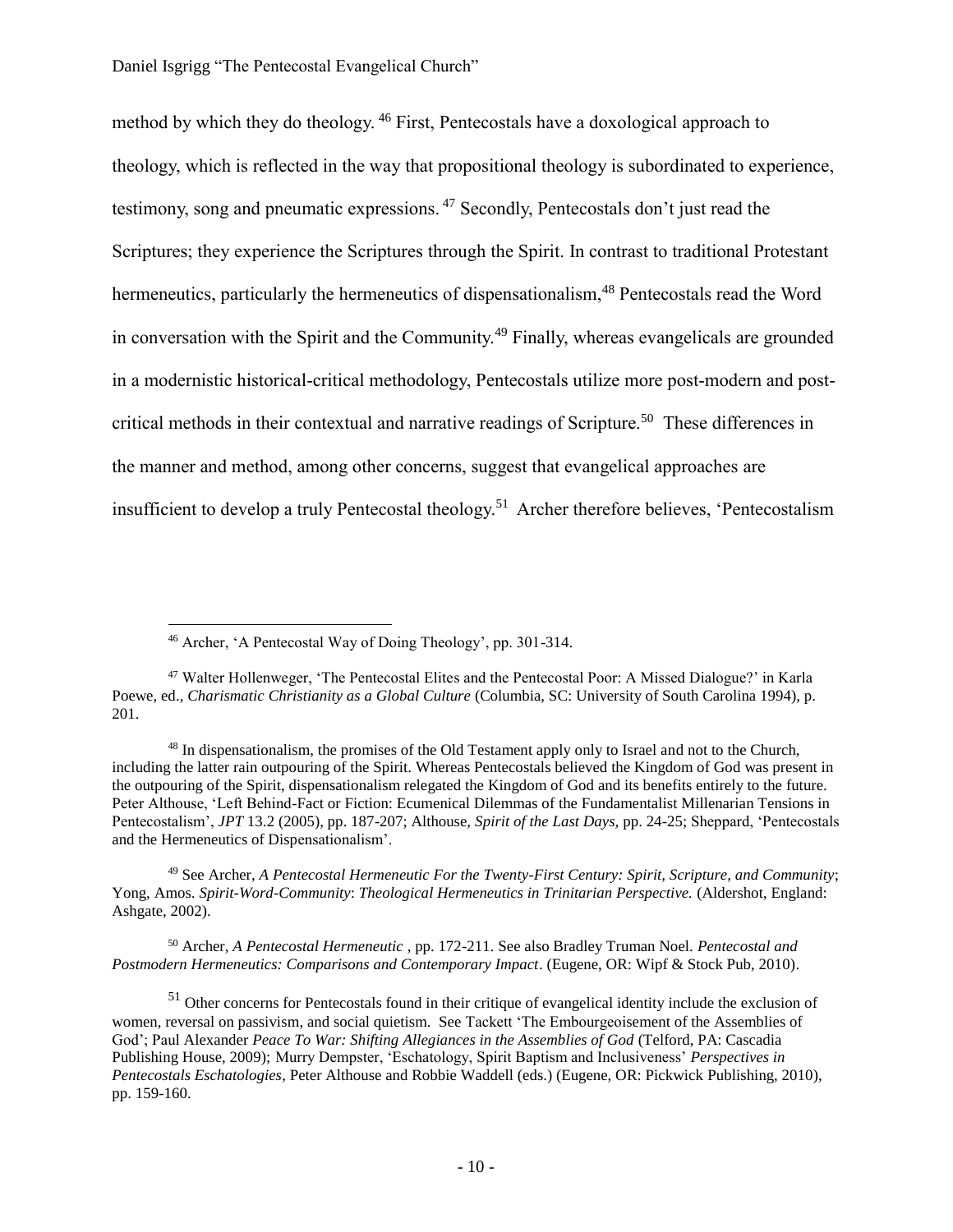should be appreciated for what it is  $-$  an authentically new living Christian spirituality with distinct theological view of reality'.<sup>52</sup>

#### **IMPLICATIONS**

 $\overline{a}$ 

In light of the suggestions made by Pentecostal scholars about the theological, hermeneutical and methodological challenges created by evangelical approaches, the AG seems to be at a theological impasse; either they abandon a historically essential aspect of their identity in order to do theology as Pentecostals or they keep their identity and become theologically irrelevant to the development of Pentecostal theology. However, the presence of this early identification within one of the largest Pentecostal fellowships presents number of issues in regards to the current discussion about the nature of Pentecostal theology.

First, although the AG did not officially change their name to 'The Pentecostal Evangelical Church', it is clear to me that the Assemblies of God has always self-identified as such. I don't see any evidence that the AG was 'co-opted' by evangelicalism or Fundamentalism in order to take on a character contrary to its original Pentecostal identity. They saw themselves as a subset of a larger evangelical family that believed in an additional doctrine of the baptism in the Holy Spirit.

Second, this research confirms what has been revealed by other studies of early Pentecostal theology, mainly that there are different characteristics between the finished work and Wesleyan holiness streams of Pentecostalism.<sup>53</sup> Finished work streams demonstrate more

<sup>52</sup> See Kenneth Archer, 'A Pentecostal Way of Doing Theology' *International Journal of Systematic Theology* 9.3 (2007), pp. 301-14.

<sup>53</sup> Kimberly Alexander, *Pentecostal Healing*, JPTS 29 (Bandford, UK: Deo), pp. 5-6; Chris E. W. Green, *Toward a Pentecostal Theology of The Lord's Supper* (Cleveland, TN: CPT Press, 2012); Larry D. McQueen, *Toward a Pentecostal Eschatology* (JPTSup 39; Dorset, UK: Deo Publishing, 2012). Some acknowledge a third stream in the Oneness tradition. But because of the common roots with the Oneness tradition and the AG, most put them in the finished work tradition.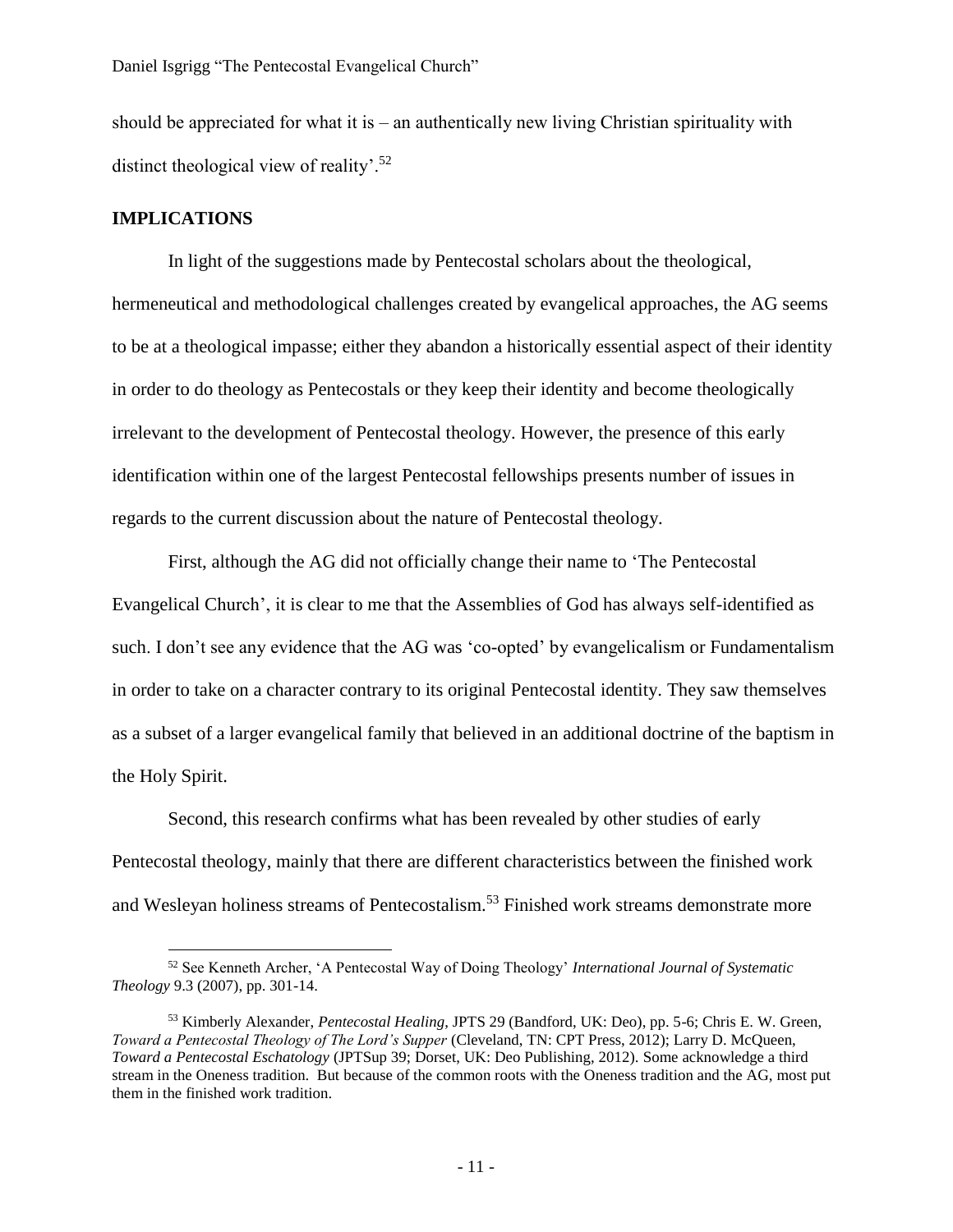#### Daniel Isgrigg "The Pentecostal Evangelical Church"

 $\overline{a}$ 

evangelical characteristics and are more comfortable in an evangelical identity.<sup>54</sup> What this research demonstrates is that to some degree evangelical identity was a legitimate part of early Pentecostal identity, even if it only characterized one particular stream (primarily the AG). It would be hard to argue that abandoning that identity serves to make them more Pentecostal.

Third, it seems to me that these early AG leaders would disagree with the premise that their evangelical orientation was harmful to their Pentecostal theology. They believed that Pentecostals and turn of the century evangelicals shared a common theological emphasis on salvation, healing, Spirit-baptism, sanctification and premillennial return of Christ.<sup>55</sup> Even after being rejected by evangelicals/fundamentalists because of Pentecostal distinctives in the late 1920s, the AG warmly embraced the broader tradition and sought to express the ways in which they were similar despite the differences on the doctrine of Spirit baptism.

Fourth, while Hollenweger and Archer point out that the theology of early Pentecostals was characterized by orality and narrative, it doesn't appear to be the case for early Pentecostals in the AG. Considerable attention was given to both defining and defending doctrine from the very beginning. This characteristic of evangelical identity, though it presents challenges to the task of developing Pentecostal theology today, contributed significantly to the development early Pentecostal theology. This impulse helped produce an early statement of faith, defenses of 'distinctive doctrines', responses to doctrinal controversies, Pentecostal histories, an early

<sup>&</sup>lt;sup>54</sup> Carrie Judd Montgomery is a good example of finished work theology prior to William Durham and is an important theological link to late 19<sup>th</sup> Century evangelical theology. See Jennifer A. Miskov, *Life on Wings: The forgotten life and theology of Carrie Judd Montgomery (1858-1946)* (Cleveland, TN: CPT Press, 2012). See also McQueen, *Toward a Pentecostal Eschatology*, p. 150.

<sup>&</sup>lt;sup>55</sup> An example of this is the way in which Pentecostals considered the four-fold/five-fold gospel as the heart of Pentecostal message. Bernie Van De Walle argues, 'To understand Simpson's theology is to understand late nineteenth-century American evangelical theology. Simpson's Gospel was not something peculiar to himself or the C&MA. Rather, in the late nineteenth century, it was the heart of the gospel'. Bernie Van DeWalle, *The Heart of the Gospel: A.B. Simpson, the Fourfold Gospel, and Late Nineteenth-Century Evangelical Theology.* (Eugene, OR: Pickwick Publications, 2009), pp. 22-23.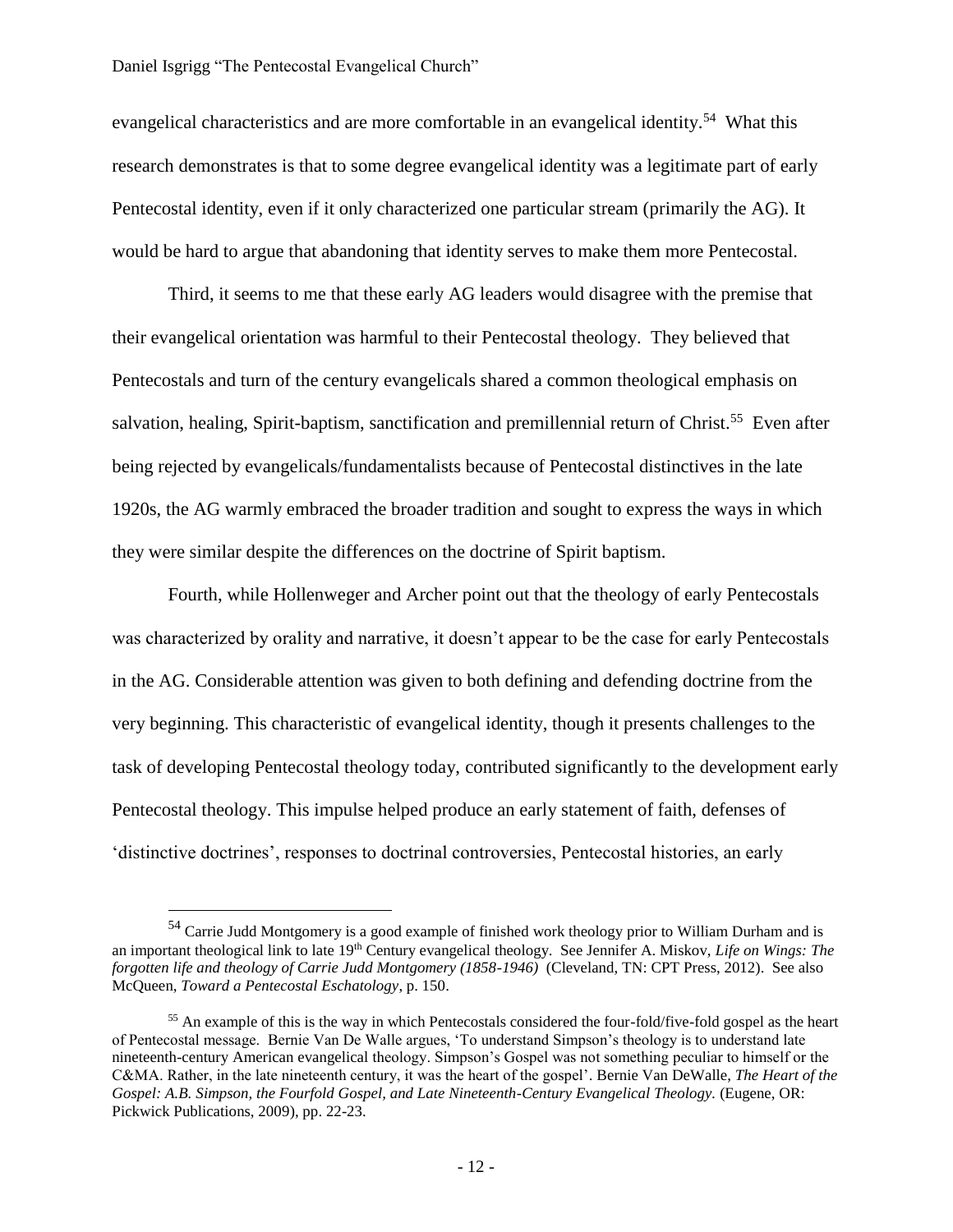$\overline{a}$ 

publishing enterprise, Bible doctrine resources, and strong tradition of Bible school education, all which has been a tremendous contribution to the theology of Pentecostal movement as a whole.<sup>56</sup>

Finally, I agree that if you define Pentecostal theology only in terms of doctrinal expression you fail to capture the movement's complexity.<sup>57</sup> As Hollenweger has demonstrated, the Pentecostal Movement inherited a multiplicity of theological traditions: an African spirituality (oral root)<sup>58</sup>, a Wesleyan holiness character (pietistic root)<sup>59</sup> and evangelical doctrine (Biblicism root). $^{60}$  Even though these three roots have affected the Pentecostal movement as a whole, different streams find themselves affected to varying degrees by these theological identities. One might wonder how different the AG's identity would have been had they not distanced themselves from holiness Pentecostal groups or remained a part of the Churches of

<sup>56</sup> Studies on the doctrines of Pentecostalism have primarily focused on AG sources because they published doctrinal material much earlier than other Pentecostal groups. See Christopher A Stephenson, *Types of Pentecostal Theology* (New York ,NY: Oxford University Press, 2013); Douglas Jacobsen, 'Knowing the Doctrines of Pentecostals' *Pentecostal Currents in American Protestantism* ed. E. Blumhofer, R. Spittler, and G. Wacker (Urbana, IL: University of Illinois Press, 1999); Douglas Jacobsen, *Thinking in the Spirit: Theologies of the Early Pentecostal Movement.* (Bloomington, IN: Indiana University Press, 2003); Gerald T. Sheppard, 'Pentecostals and the Hermeneutics of Dispensationalism: The anatomy of an Uneasy Relationship', Pneuma 6.2 (Fall, 1984) pp. 5-33.

<sup>57</sup> Walter Hollenweger, 'The Pentecostal Elites and the Pentecostal Poor: A Missed Dialogue?' in Karla Poewe, ed., *Charismatic Christianity as a Global Culture* (Columbia, SC: <sup>[1</sup>] University of South Carolina 1994), p. 201; Walter Hollenweger, *Pentecostalism: Origins and Developments Worldwide* (Peabody, MA: Hendrickson, 1997).

<sup>&</sup>lt;sup>58</sup> Pentecostalism inherited from African spirituality orality in liturgy, narrative theology, testimony and participatory worship. Hollenweger, *Pentecostalism,* pp. 18-19; Walter Hollenweger, 'The Black Roots of Pentecostalism' *Pentecostals after a Century*, (eds.) Allan H. Anderson and Walter J. Hollenweger (JPTSup 15; Sheffield, UK: Sheffield Academic Press, 1999) pp. 33-44; Estrelda Alexander, *Black Fire: One Hundred Years of African American Pentecostalism* (Downers Grove, IL: Intervarsity Press, 2011).

<sup>59</sup> Wesley's emphasis on free will and active sanctification were rooted in Catholic 'free will' spirituality. Although the theology behind perfection was the catalyst, it was his emphasis on a three stage *ordo salutis* that leaves a theological footprint on Pentecostalism. Hollenweger, *Pentecostalism,* pp. 144-52.

 $60$  The third root is the 'higher life' evangelical theology of Oberlin and its theological successors, Finney, Mahan, Boardman and Robert and Hannah Whitall Smith. The characteristics of orthodoxy found in the doctrinal emphasis, Biblicism and premillennialism found their way into the Pentecostal ethos through this root. Hollenweger, *Pentecostalism,* pp. 181-200.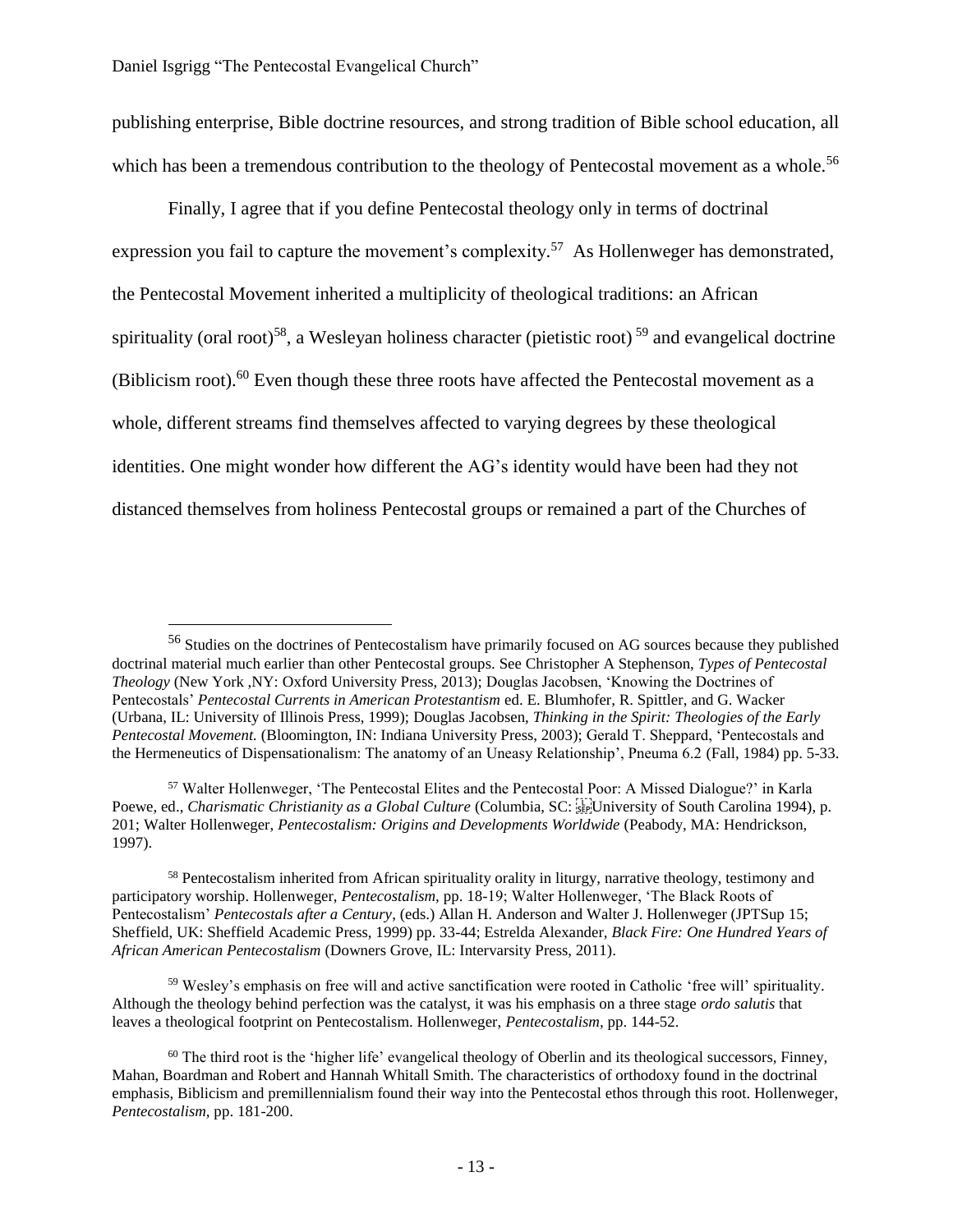$\overline{a}$ 

God in Christ?<sup>61</sup> Considering the way in which these two roots play a lesser role in the identity of the AG, it is not surprising the AG is predominantly evangelical in character. As Stephen Land argues, a well-rounded Pentecostal theology must include the roots of orthodoxy, orthopraxy and orthopathy.<sup>62</sup> Therefore, I would suggest that it is balance between the roots, not distance from any particular root, which is needed in Pentecostal theology. As Jacobsen points out, each root depends upon, confirms, and mutually criticizes each other in the effort to build a coherent whole.<sup>63</sup> In the case of the AG, the evangelical/doctrinal/orthodoxy root is perhaps overemphasized and needs to be brought back into balance in order to better reflect its Pentecostal identity. As the Assemblies of God and its scholars continue to contribute to the field of Pentecostal theology, I suspect that they will likely not focus their efforts on being 'less than evangelical'. As Gary McGee notes, 'The greatest hurdle in its path into the twenty-first century, therefore, stands in how successfully it recaptures what it means to be "more than evangelical".<sup>64</sup>

<sup>62</sup> Steven J. Land, *Pentecostal Spirituality: A Passion for the Kingdom* (JPTSup 1; Sheffield: Sheffield Academic Press, 1993), p. 44.

 $<sup>61</sup>$  There are a couple possible reasons for the departure of the AG from the COGIC The race factor was</sup> certainly present in that era, however, little, if any mention of intentional racial division is expressed in early AG literature. If it was a factor, they did not admit it. What is more likely is that they did not want to identify with Mason's holiness organization rather than his racial identity. The association with Mason that began in 1910 was prior to the Finished Work controversy. But by 1913, there was a need for a new fellowship that was not identified as holiness. Also, as David Daniels suggests that the COGIC polity could have been a factor with the AG's early impulse to reject organizational structure. It is likely that all three issues played a role to some degree or another. See David D. Daniels, 'Charles Harrison Mason: The Interracial Impulse' *Portraits of a Generation*, James R. Goff and Grant Wacker (eds.) (Fayetteville, AK: University of Arkansas Press, 2002), pp. 254-270.

 $63$  Jacobsen argues, 'All the diverse versions of Pentecostalism stand to some degree on their own, mutually criticizing each other and confirming each other in complex ways. They are held together by overlapping (but not necessarily identical) concerns, practices and experiences, which, as each separate Pentecostal subtradtion illustrates, can explained in a number of relatively coherent and consistent ways'. Jacobsen, *Thinking in the Spirit,* p. 12.

<sup>64</sup> Gary McGee, 'More Than Evangelical' Pneuma 25.2 (Fall 2003), pp. 289-300.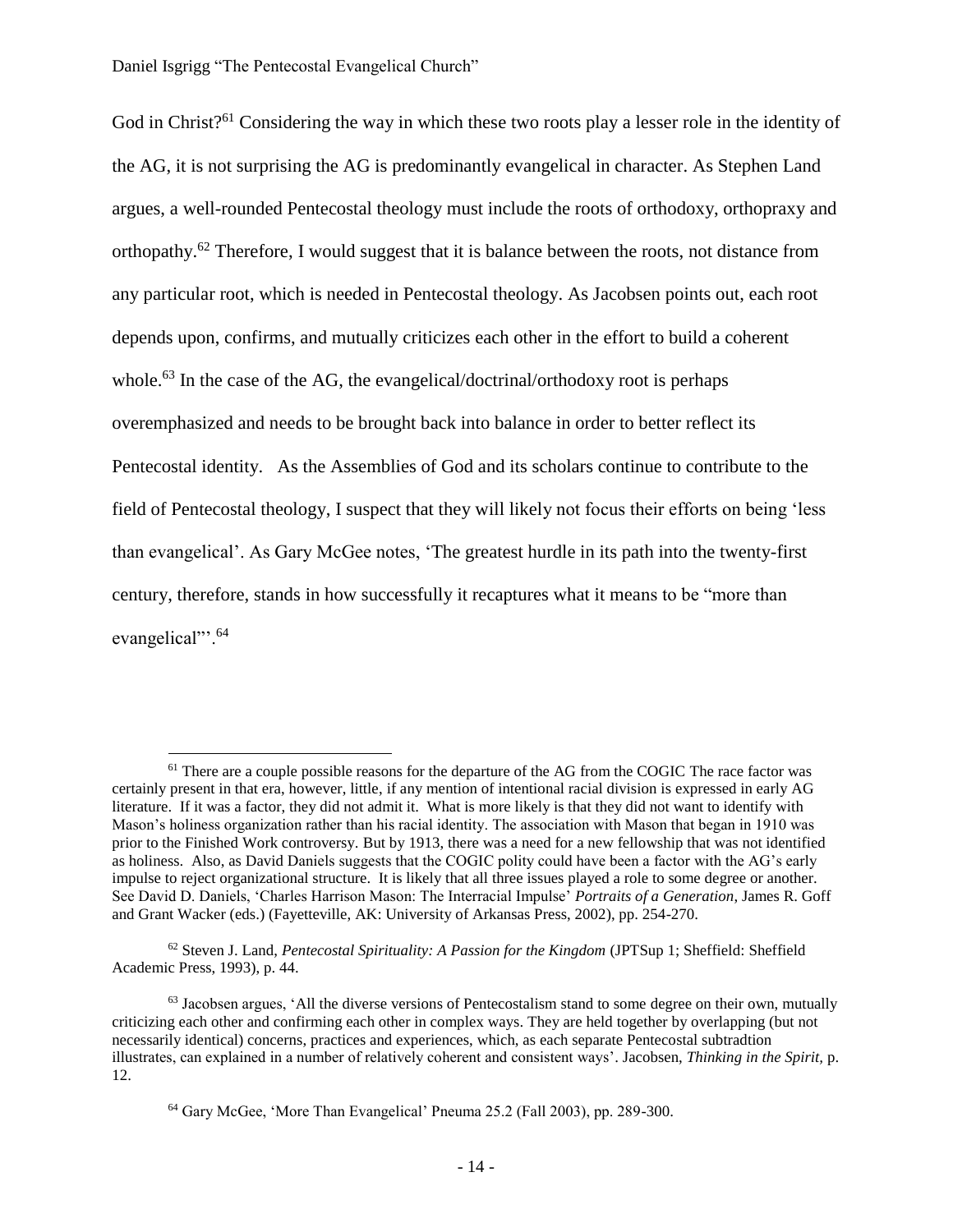#### **BIBLIOGRAPHY**

Archer, Kenneth J. *A Pentecostal Hermeneutic: Spirit, Scripture and Community.* (Cleveland, TN: CPT Press, 2009).

\_\_\_\_\_\_. 'A Pentecostal Way of Doing Theology.' *International Journal of Systematic Theology* 9.3 (2007), pp. 301-314.

\_\_\_\_\_\_. 'The Making of an Academic Pentecostal Theological Tradition: The Cleveland School'. A paper presented at Society of Pentecostal Studies, (March 2016).

Bebbington, David W. *The Dominance of Evangelicalism: the age of Spurgeon and Moody*, (Downers Grove, IL: Intervarsity Press, 2005).

Blumhofer, Edith. *Restoring the Faith.* (Urbana, IL: University of Illinois Press, 1993).

Dayton, Donald W. 'Pentecostal Studies' *From The Margins: A celebration of the Theological Work of Donald W. Dayton* Christian T. Collins Winn (ed.) PTMS 75 (Eugene, OR: Pickwick Publishing, 2007).

\_\_\_\_\_\_. *Theological Roots of Pentecostalism.* (Peabody, MA: Hendrickson Publishers, 1987).

Hollenweger, Walter. *Pentecostalism: Origins and Developments Worldwide.* (Peabody, MA: Hendrickson, 1997).

\_\_\_\_\_\_. 'The Black Roots of Pentecostalism' *Pentecostals after a Century*, (eds.) Allan H. Anderson and Walter J. Hollenweger (JPTSup 15; Sheffield, UK: Sheffield Academic Press, 1999). pp. 33-44.

\_\_\_\_\_\_. 'Pentecostals and the Charismatic Movement' in (eds.) Cheslyn Jones Geoffrey Wainwright, and Edward Yarnold. *The Study of Spirituality.* (London, UK: SPCK, 1986).

Jacobsen, Douglas. 'Knowing the Doctrines of Pentecostals' *Pentecostal Currents in American Protestantism* (eds.) E. Blumhofer, R. Spittler, and G. Wacker, (Urbana, IL: University of Illinois Press, 1999).

\_\_\_\_\_\_. *Thinking in the Spirit: Theologies of the Early Pentecostal Movement.* (Bloomington, IN: Indiana University Press, 2003).

- Johns, Cheryl Bridges. *'*Partners in Scandal: Wesleyan and Pentecostal Scholarship' *Wesleyan Theological Journal* (Jan 1, 1999).
- Land, Steven J. *Pentecostal Spirituality: A Passion for the Kingdom.* (JPTSup 1; Sheffield: Sheffield Academic Press, 1993).

Menzies, William W. *Anointed to Serve.* (Springfield, MO: Gospel Publishing House, 1971).